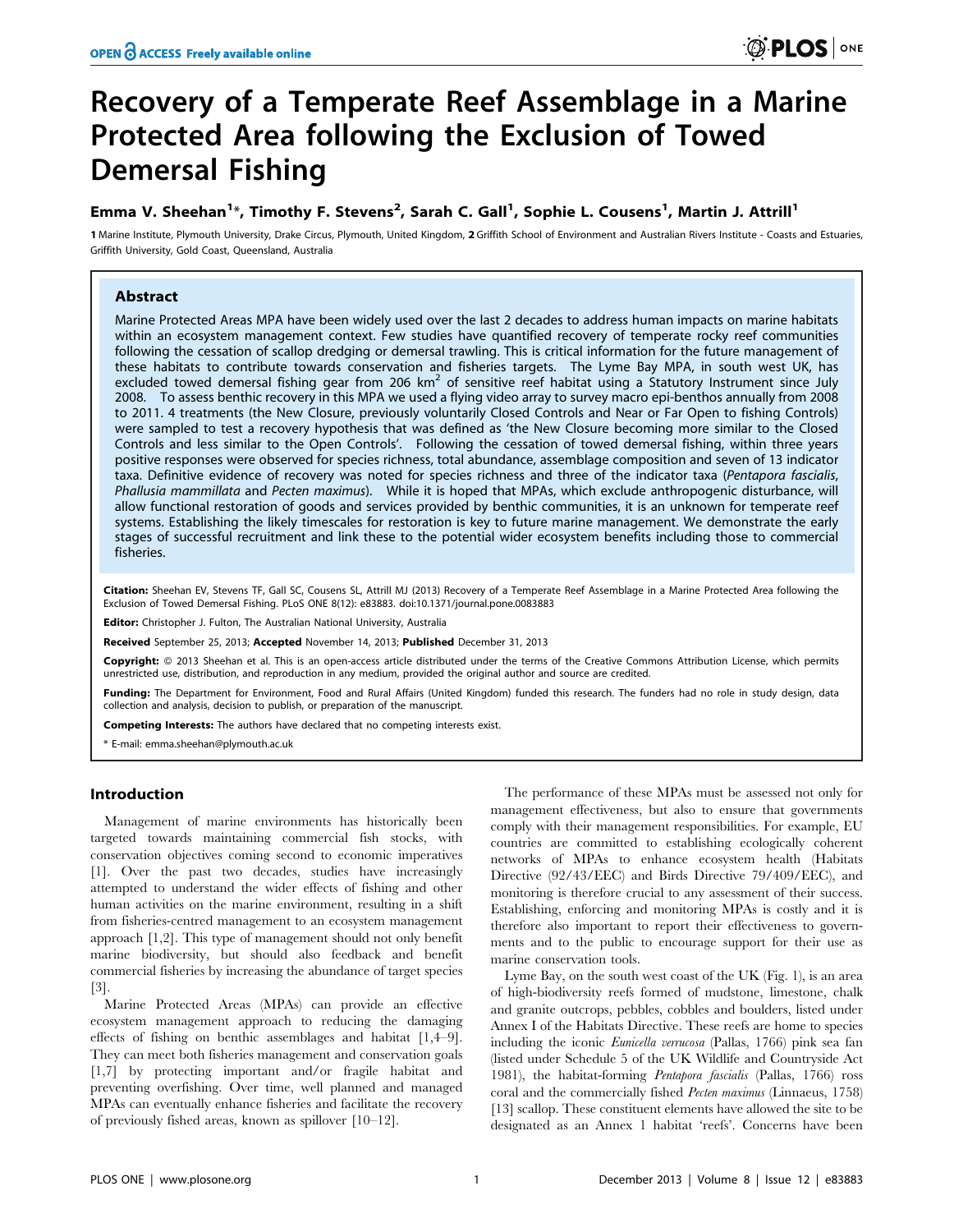raised over many years about the effects of towed demersal fishing gear, particularly scallop dredging that break up or overturn sections of fragile reef habitat and remove sessile fauna [3,14,15]. Many temperate reef sessile species are long lived and slow growing, and fishing disturbance is consequently long lasting and has been shown to have a substantial negative influence on benthic communities through changes in assemblage composition, trophic structure and habitat complexity [15–20].

Concerns raised over the impacts of towed demersal gear on Lyme Bay reef habitats were initially addressed through the creation of four small voluntary closures (totalling  $22 \text{ km}^2$ ), which were implemented in 2001 and 2006. Variable adherence to the voluntary agreements spurred continued support for one large MPA with greater levels of protection. In 2008, Lyme Bay became the UK's largest MPA under a Statutory Instrument (SI) protecting marine biodiversity through the exclusion of towed demersal fishing gear (scallop dredging and trawling) from a  $206 \text{ km}^2$  (60 nm<sup>2</sup>) area of seabed. Static gear fisheries, including potting and netting, were permitted to continue, along with diving for scallops and recreational activities, such as sea angling and SCUBA diving. The Lyme Bay closure is widely regarded as an important test site for UK and European marine conservation policy [21].

Effects of MPAs have been well reported for tropical systems [22,23]. This is less well documented for temperate systems [19,24–26], and this lack of information on the response of temperate reef fauna to protection meant that the recovery of Lyme Bay reef biodiversity was far from certain [27,28]. Knowledge of recovery trends is, however, essential if MPAs are to be managed effectively to achieve conservation goals and be used as a tool to enhance fish stocks.

The aim of this study was to determine whether the biota of reef habitats within Lyme Bay showed evidence of recovery once the effects of scallop dredging and demersal trawling were removed (''passive recovery'', using the terminology of Elliott et al [29]).

# Materials and Methods

#### Field surveys

Lyme Bay (Fig. 1) has a diverse range of benthic habitats, from rocky and cobble reefs to mixed pebbly sand and gravel sediments and muddy soft substrata. This study focused on those reefs defined by Annex I of the Habitats Directive as 'habitats where animal and plant communities develop on rock or stable boulders and cobbles' [30]. Annual surveys took place over the summer months from 2008–2011. The 2008 baseline survey took place six weeks after the implementation of the Statutory Instrument SI; however the anticipated changes in the benthic assemblage were expected to occur over annual or decadal time spans [31] so this was considered an adequate baseline. No specific permissions were required for these locations or activities as while some protected organisms were enumerated, no physical samples were taken, only video images. Field studies, therefore, did not involve sampling



Figure 1. Locations of sites in Lyme Bay. Some symbols overlap at this scale. doi:10.1371/journal.pone.0083883.g001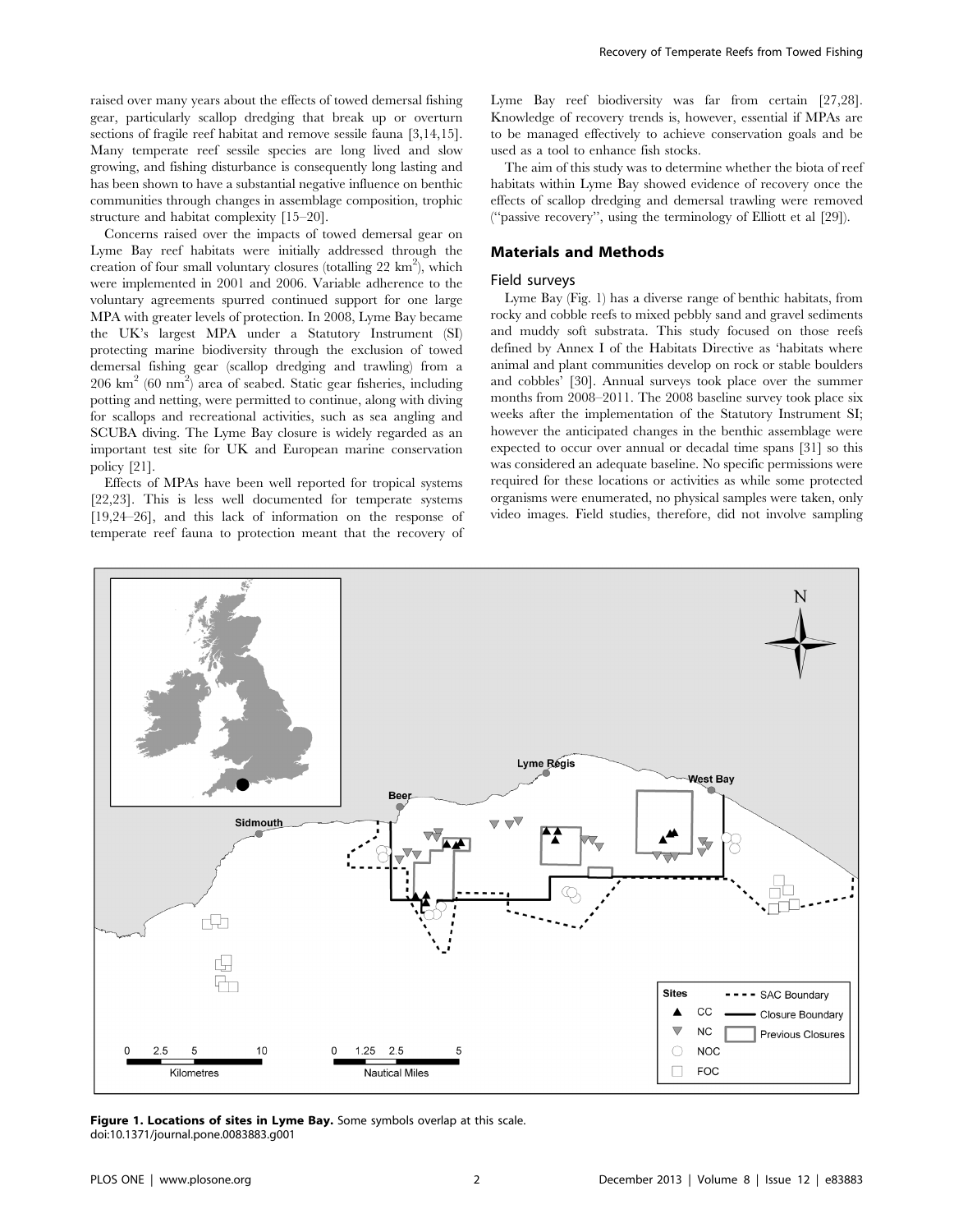endangered or protected species across Lyme Bay  $(50^{\circ} 34' N, 3^{\circ}$  $24'$  W to  $50^{\circ}$  37' N,  $2^{\circ}$  35' W).

# Survey Design

The design of the study considered changes in abundance of epibenthic taxa annually from 2008 to 2011 within four treatment types. The ''experimental'' treatment was the new MPA, called 'New Closure' (NC), and this was compared to sites that continued to be fished; 'Near Open Controls' (NOC) within 5 km of the closure boundary, and 'Far Open Controls' (FOC) more than 5 km from the closure boundary. Sites were organised in Areas that were nested in Treatment. While there were no areas of Lyme Bay that could be considered ''pristine'', the previously voluntarily protected areas had been nominally closed to dredging since either 2001 or 2006, so represented 'Closed Controls' (CC) for the purpose of this study. It is important to note that we do not assume that CC sites were completely unimpacted before the start of the study, but they represent areas of reef with the lowest past fishing activity (see site selection, below).

To assess recovery we tested the hypothesis that, subsequent to the closure of the Lyme Bay reefs to towed demersal fishing in 2008, the reef biota (measured as assemblage composition, species richness, total abundance, and abundance of pre-selected indicator taxa [32] in the NCs would increase relative to the open control sites (NOC, FOC) and would become more similar to the closed control sites (CC). Indicator taxa were selected based on life history, tolerance to disturbance and recoverability to represent the range of benthic fauna found in Lyme Bay. In addition to this narrow definition, and bearing in mind that the CC sites might benefit from the buffering effects of the statutory closure now surrounding them, we considered that increases in reef biota in both the NC and CC relative to the open control sites (NOC, FOC) would also constitute success of the MPA; we have, however kept these two scenarios separate in the results and discussion.

#### Site Selection

To select candidate sites we conducted spatial analyses combining historical fishing effort, benthic substrate and biotope distribution, depth, and the boundaries of the SI and areas previously closed under voluntary agreements. Information on patterns of historical fishing effort was derived from vessel patrol sightings from 2005–2008 provided by Devon Sea Fisheries Committee (DSFC) and over-flight sightings from 2001–2007 provided by the Marine and Fisheries Agency (MFA). These data were used to construct a composite density plot of relative towed demersal fishing effort in five classes [21].

Data on benthic substrate and biotope distributions were provided by the Devon Biodiversity Records Centre, so that both reference and treatment sites could be located on similar substrates to avoid any habitat bias. Depth data was obtained from published admiralty charts. The boundaries of the SI and previous voluntary closures were added, since they in part define current patterns of use. These layers were merged to provide a single layer of polygons incorporating all the attributes of the source layers, enabling selection of those that met the necessary criteria. All sites were located on hard or ''mixed'' substrates (rock, boulders or cobbles). All sites were located between 15 and 25 m depth. Newly closed or open sites were located where scalloping effort was historically moderate to high, whereas closed sites were located where it was low (because they were within the voluntary closures) [21].

Final selection of four areas per treatment was conducted after ground-truthing at the commencement of the first sampling period; for example, local knowledge allowed the selection of sites of suitable habitat not identified in the existing habitat





Figure 2. Univariate diversity measures to assess benthic recovery a) Species richness (mean  $m^{-2} \pm$  SE) and b) Total abundance of all taxa within frame grabs, (mean  $m^{-2} \pm SE$ ), over time (2008, 2009, 2010, 2011) and treatment type (CC = closed control,  $NC = new closure$ ,  $NOC = near open control$ , FOC = far open control).

doi:10.1371/journal.pone.0083883.g002

classification. Individual video frames (see below) were discarded if they were not located on rock or mixed boulders and cobble habitat. For this reason, while the target was to survey 3 sites for each Area, the number of sites suitable for analysis ranged from 2 to 5 sites per area. 60 useable video transects were analysed from 2008–2010, while 56 transects were analysed for 2011.

# Video surveys

A towed flying video array was developed to survey a  $200 \text{ m} \times 0.5 \text{ m}$  video transect at each site in a non-destructive and cost-effective way [33]. In summary, the High Definition (HD)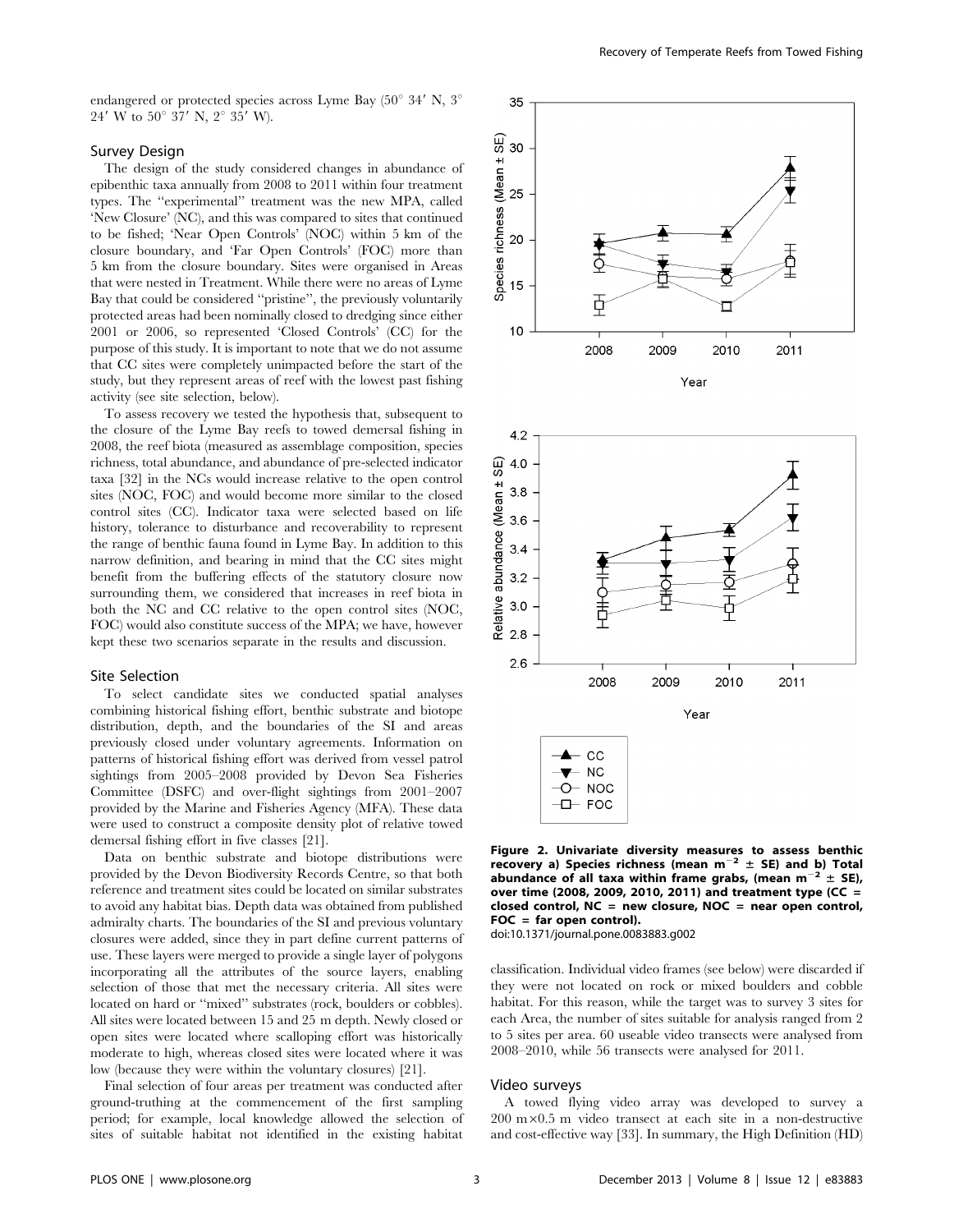Table 1. PERMANOVA of species richness based on Euclidean distance measure.

| a)                  |      |         |        |        |        |        |      |        |
|---------------------|------|---------|--------|--------|--------|--------|------|--------|
| <b>Source</b>       | df   | SS      | MS     | F      | P      |        |      |        |
| Year Ye             | 3    | 1213.30 | 404.43 | 20.52  | 0.0001 |        |      |        |
| <b>Treatment Tr</b> | 3    | 1697.20 | 565.74 | 10.61  | 0.0002 |        |      |        |
| Area Ar (Tr)        | 15   | 713.08  | 47.539 | 2.04   | 0.0358 |        |      |        |
| YexTr               | 9    | 410.27  | 45.585 | 2.55   | 0.0171 |        |      |        |
| Site(Ar(Tr))        | 50   | 1061.30 | 21.225 | 1.72   | 0.0117 |        |      |        |
| YexAr(Tr)           | 45   | 690.03  | 15.334 | 1.25   | 0.1819 |        |      |        |
| Residual            | 110  | 1354.70 | 12.315 |        |        |        |      |        |
| Total               | 235  | 7139.80 |        |        |        |        |      |        |
| b)                  |      |         |        |        |        |        |      |        |
|                     | 2008 |         | 2009   |        | 2010   |        | 2011 |        |
| Groups              | t    | P       | t      | Ρ      | т      | P      | t    | P      |
| CC, NC              | 0.73 | 0.5506  | 1.81   | 0.093  | 2.57   | 0.0233 | 0.94 | 0.3938 |
| CC, NOC             | 1.71 | 0.1275  | 2.33   | 0.0541 | 3.47   | 0.0091 | 4.66 | 0.0274 |
| CC, FOC             | 4.04 | 0.0032  | 2.46   | 0.0382 | 5.08   | 0.001  | 4.14 | 0.0043 |
| NC, NOC             | 2.57 | 0.0229  | 0.97   | 0.3862 | 0.86   | 0.4705 | 2.73 | 0.0271 |
| NC, FOC             | 5.58 | 0.0001  | 1.08   | 0.3225 | 3.09   | 0.0088 | 2.79 | 0.0216 |
| NOC, FOC            | 3.12 | 0.0134  | 0.40   | 0.8904 | 3.08   | 0.0149 | 0.11 | 0.9891 |

a) Main test and b) Pairwise testing for the interaction Year  $\times$  Treatment. Data were Log (x+1) transformed. Bold type denotes a significant result. doi:10.1371/journal.pone.0083883.t001

video system included a camera (Surveyor-HD-J12 colour zoom titanium, 720p), LED lights (Bowtech Products limited, LED-1600-13), two green laser pointers (Z-bolt Scuba-1) and a mini CTD profiler (Valeport Ltd). The umbilical was connected topside to a Bowtech System power supply/control unit allowing control of light intensity and camera focus, zoom and aperture. The camera was positioned at an oblique angle to the seabed, with the three lights fixed in front and below the camera to provide improved image definition and colour. The lasers were positioned parallel to each other at a known distance apart, so changes in the field of view with varying height above the substrate [34] could be quantified by measuring the apparent distance between the laser dots. This permits accurate determination of organism densities, without the need for a heavy and potentially damaging benthic sled [21].

#### Video data extraction

Analysis of the video transects was conducted in two stages [33]. Firstly, infrequent/conspicuous fauna were counted from each entire video transect. Taxon counts were determined by viewing the video at normal speed, and recording each identifiable organism as it passed through the ''gate'' formed by the two laser dots. The position of the lasers in the field of view was noted during data extraction, and combined with the length of the tow from GPS positions, allowing the area surveyed to be calculated giving taxon abundance as density (individuals  $m^{-2}$ ). Secondly, frame grabs were extracted from the video at five second intervals (Cybertronix frame extractor) and a digital  $0.25 \text{ m}^2$  quadrat overlaid. Frame grabs were discarded if they were not in focus, overlapped each other, were not on the appropriate habitat or if the lasers were not within the acceptable margins of the quadrat overlay. Images would therefore only be selected if the camera was at an oblique angle to the seabed, which reduces potential error that may be introduced as a result of changing seabed slope.

Analyses of a trial dataset comprising all possible frames from 12 video transects determined that using 30 frames gave equivalent result to extracting data from all frames, but with a substantial saving in processing time [21]. Individual or discrete colonial organisms counted within the 30 frames sub-sampled from each video transect were expressed as densities (individuals  $m^{-2}$ ). The quadrat overlay contained 16 dots. Cover-forming colonial taxa were quantified as percent cover by dividing the number of dots overlying that taxon by the total number of dots for the quadrat.

All organisms present were identified to the highest taxonomic level possible and their abundance recorded. Taxonomically similar species, which could not be distinguished with confidence, were grouped. Such groups included: Inachus spp. and Macropodia spp. (identified to genus level); Gobies; Hydroids (excepting Nemertesia antennina (Linnaeus, 1758), Gymnangium montagui (Billard, 1912) and Nemertesia ramosa (Lamouroux, 1816)) and Branching sponges. The category Turf incorporated hydroids and bryozoans that were  $\leq$ 1 cm.

#### Data analyses

Permutational Multivariate Analysis of Variance (PERMA-NOVA+, in the PRIMER v6 software package [35,36]) was used to test for changes in the response variables (species richness, total abundance, assemblage composition and the abundance of preselected indicator taxa [32]) in the NC relative to the CC, NOC and FOC, over temporal and spatial scales. Analyses of species richness, total abundance and assemblage composition used frame grab data. For analyses of the 13 indicator taxa, five taxa used frame grab data, while the remainder used data from the entire video transect. PERMANOVA is robust to datasets with many zeros, and allows the testing of interactions in complex multifactorial designs with multivariate or univariate data. It has significant advantages over conventional MANOVA in that it makes no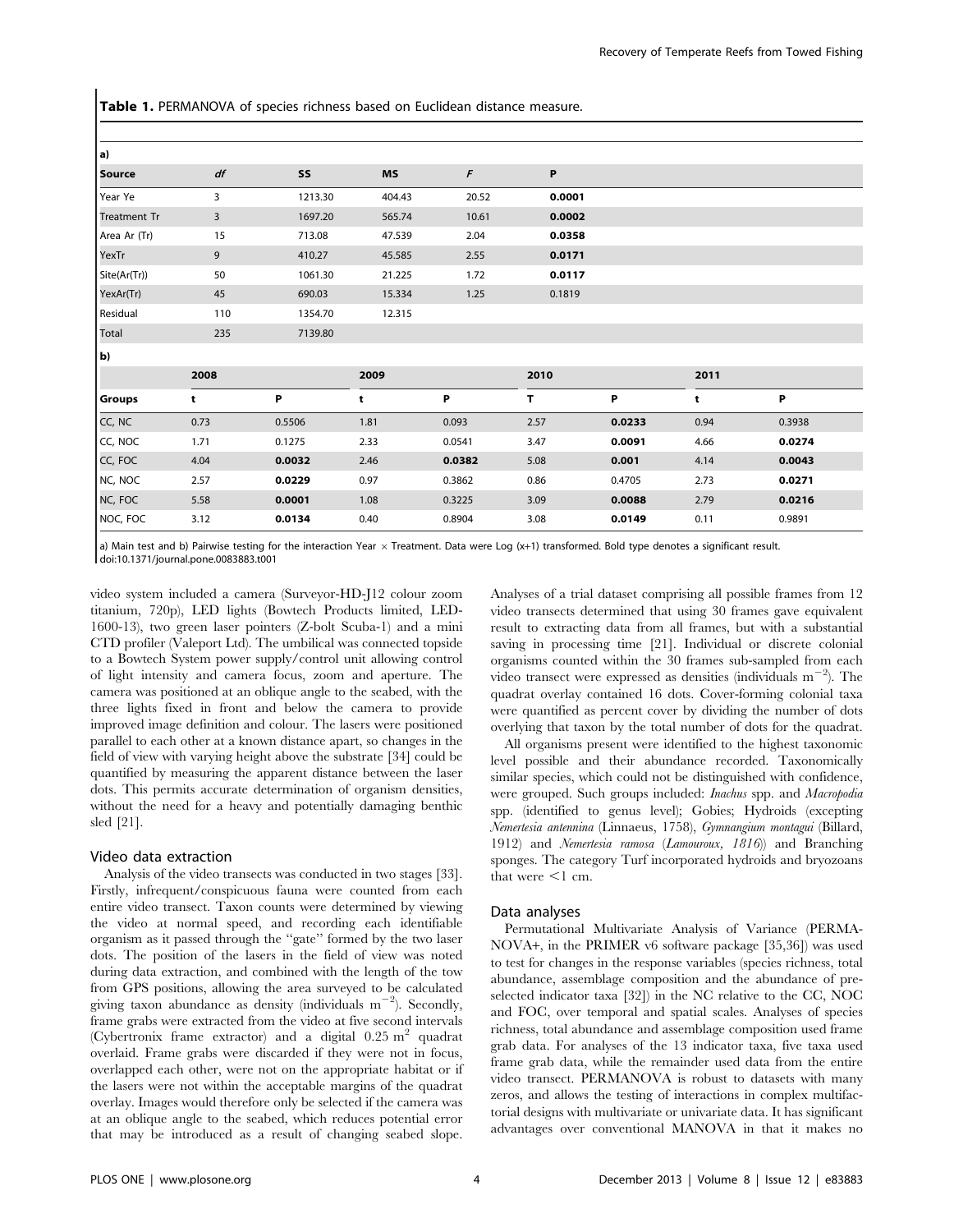Table 2. PERMANOVA of abundance based on Euclidean distance measure.

| a)                  |                |        |            |       |        |
|---------------------|----------------|--------|------------|-------|--------|
| <b>Source</b>       | df             | SS     | <b>MS</b>  | F     | P      |
| Year Ye             | 3              | 3.79   | 1.26       | 12.97 | 0.0001 |
| <b>Treatment Tr</b> | $\overline{3}$ | 8.44   | 2.81       | 5.13  | 0.01   |
| Area Ar (Tr)        | 15             | 7.35   | 0.49       | 4.60  | 0.0001 |
| YexTr               | 9              | 0.53   | 0.06       | 0.81  | 0.6059 |
| Site(Ar(Tr))        | 50             | 4.75   | 0.10       | 1.45  | 0.0626 |
| YexAr(Tr)           | 45             | 3.34   | 0.07       | 1.13  | 0.2934 |
| Residual            | 110            | 7.19   | 0.07       |       |        |
| Total               | 235            | 35.39  |            |       |        |
| b)                  |                |        |            |       |        |
|                     | Tr             |        |            | Ye    |        |
| Groups              | t              | Ρ      | Groups     | t     | P      |
| CC, NC              | 1.23           | 0.2574 | 2008, 2009 | 1.08  | 0.2928 |
| CC, NOC             | 3.75           | 0.0091 | 2008, 2010 | 1.87  | 0.0793 |
| CC, FOC             | 3.52           | 0.009  | 2008, 2011 | 4.77  | 0.0001 |
| NC, NOC             | 1.61           | 0.1326 | 2009, 2010 | 0.45  | 0.6634 |
| NC, FOC             | 2.30           | 0.0473 | 2009, 2011 | 4.35  | 0.0002 |
| NOC, FOC            | 1.13           | 0.3055 | 2010, 2011 | 4.40  | 0.0005 |

a) Main test and b) Pairwise testing for the interactions Treatment and Year. Data were Log (x+1) transformed. Bold type denotes a significant result. doi:10.1371/journal.pone.0083883.t002



Figure 3. nMDS plot illustrating similarities in assemblage composition between Treatments (averaged for site within treatment), (closed control = filled black triangles, new closure = filled grey triangles, near open control = open circle, far open control = open square), over time (2008, 2009, 2010 and 2011). Data were dispersion weighted and square root transformed. Trajectories over time are indicated with lines from 2008 to 2011 for each treatment. doi:10.1371/journal.pone.0083883.g003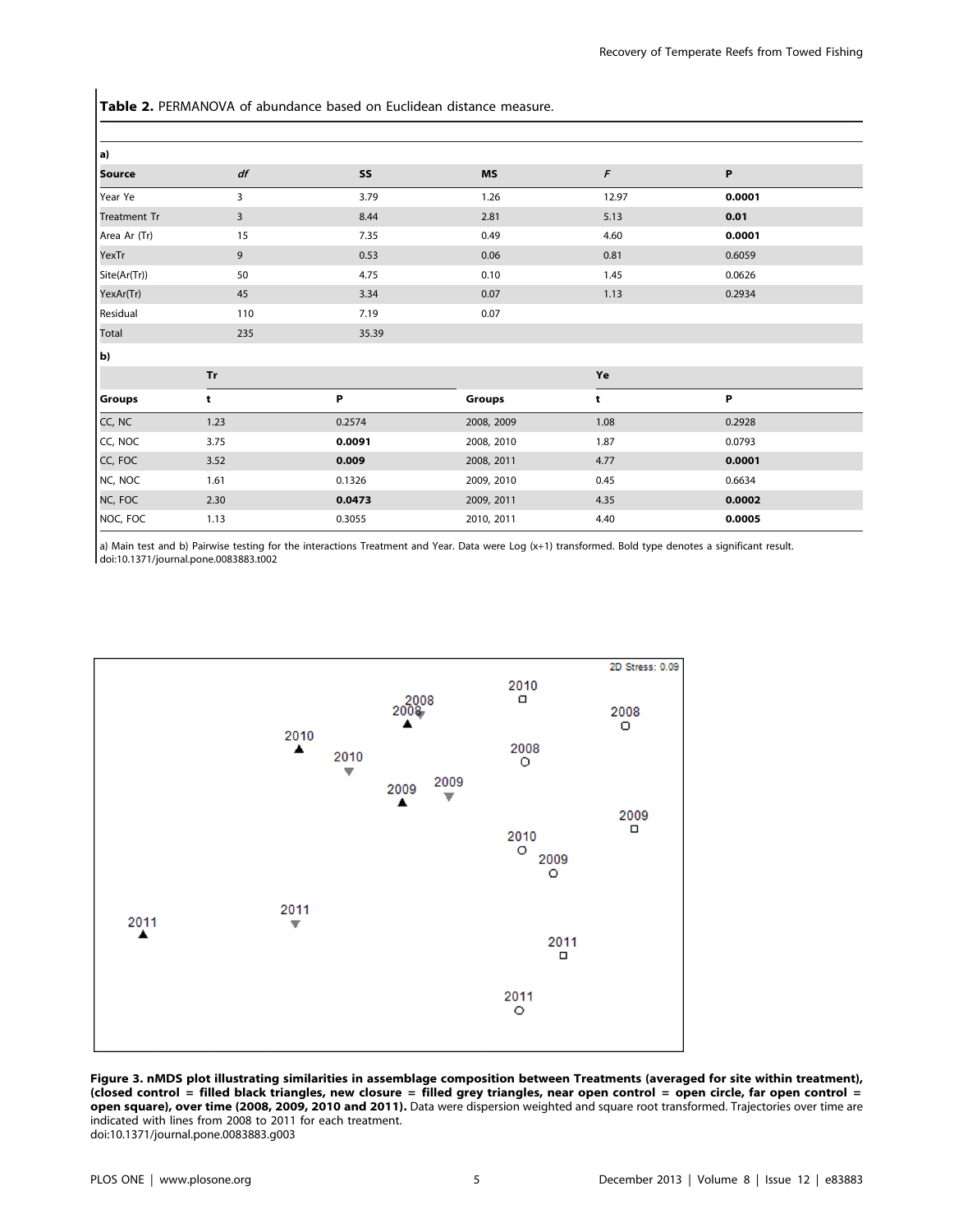Table 3. PERMANOVA of assemblage composition based on Bray Curtis similarity measure.

| a)                  |      |        |        |        |        |        |      |        |
|---------------------|------|--------|--------|--------|--------|--------|------|--------|
| <b>Source</b>       | df   | SS     | MS     | F      | P      |        |      |        |
| Year Ye             | 3    | 45921  | 15307  | 7.40   | 0.0001 |        |      |        |
| <b>Treatment Tr</b> | 3    | 48855  | 16285  | 3.31   | 0.0006 |        |      |        |
| Area Ar (Tr)        | 15   | 66234  | 4415.6 | 3.36   | 0.0001 |        |      |        |
| YexTr               | 9    | 24506  | 2722.9 | 1.45   | 0.0055 |        |      |        |
| Site(Ar(Tr))        | 50   | 59146  | 1182.9 | 1.46   | 0.0001 |        |      |        |
| YexAr(Tr)           | 45   | 73742  | 1638.7 | 2.03   | 0.0001 |        |      |        |
| Residual            | 110  | 88847  | 807.7  |        |        |        |      |        |
| Total               | 235  | 407250 |        |        |        |        |      |        |
| b)                  |      |        |        |        |        |        |      |        |
|                     | 2008 |        | 2009   |        | 2010   |        | 2011 |        |
| <b>Groups</b>       | t    | P      | t      | Ρ      | t      | P      | t    | P      |
| CC, NC              | 0.77 | 0.91   | 0.86   | 0.7216 | 1.04   | 0.3788 | 1.33 | 0.0959 |
| CC, NOC             | 1.03 | 0.3914 | 1.59   | 0.0384 | 1.85   | 0.01   | 2.46 | 0.0269 |
| CC, FOC             | 1.57 | 0.029  | 1.70   | 0.0266 | 1.72   | 0.021  | 2.36 | 0.0077 |
| NC, NOC             | 0.99 | 0.4642 | 1.59   | 0.02   | 1.67   | 0.0069 | 1.95 | 0.0299 |
| NC, FOC             | 1.70 | 0.0056 | 1.60   | 0.0268 | 1.50   | 0.0348 | 2.02 | 0.0138 |
| NOC, FOC            | 1.17 | 0.1774 | 1.43   | 0.0565 | 1.18   | 0.1606 | 1.01 | 0.4466 |

a) Main test and b) Pairwise testing for the interaction Year x Treatment. Data were dispersion weighted and square root transformed. Bold type denotes a significant result.

doi:10.1371/journal.pone.0083883.t003

assumptions about underlying data distributions, and is robust to unbalanced designs [37].

Multivariate data (assemblage) were dispersion weighted and square root transformed. Bray-Curtis similarity indices were calculated from Sites  $\times$  Taxa abundance data to construct a similarity matrix between sites [38]. Dispersion weighting was employed to down-weight taxa with large and erratic numbers without 'squashing' other taxa [39] and a square root transformation was then applied to allow the rare taxa to contribute to the outcome, and further down-weight high-abundance taxa. Visualisation of the dissimilarity matrices was achieved using non-metric Multi-Dimensional Scaling (nMDS). Univariate data (species richness, total abundance and indicator taxa) were  $log_{10}(x+1)$ transformed and Euclidean distance indices were used to construct similarity matrices between sites [40].

The analytical design had four factors: Year (fixed: 2008, 2009, 2010, 2011), Treatment (fixed: CC, NC, NOC, FOC), Area (random and nested in Treatment), and Site (random and nested in Treatment and Area). Within-transect variation was not of interest given the scale of the study, so the 30 replicate frame grabs were averaged to avoid pseudoreplication. This also increased the precision at which the epibenthic assemblage was quantified.

Each term in the analyses used 9999 permutations of the appropriate units [38]. Multi-level significant interactions were tested using PERMANOVA pairwise tests.

# Results

A total of 136 taxa from 9 phyla were recorded in the surveys: 125 taxa in the frame grab analysis and 46 in the video analysis. While frame grabs were only analysed if they were on 'reef' habitat (which constituted seabed with rock, boulders and cobbles), reef associated fauna, such as soft corals Alcyonium digitatum (Linnaeus,

1758) and upright bryozoans Pentapora fascialis, were also observed on sediments that appeared to overlay bedrock [41].

#### Species richness

Species richness was greatest in the CC in 2011  $(27.8 \text{ m}^{-2} \pm 1.32)$  and lowest in the FOC in 2010  $(12.77 \text{ m}^{-2} \pm 0.53)$  (Fig. 2a; Table 1). A significant Year  $\times$ Treatment interaction indicated that species richness differences between treatments varied over time. Clear trends were not apparent for the first two years of the study, but by 2011 the species richness in the NC  $(25.44 \text{ m}^{-2} \pm 1.37)$  was greater than in both the NOC and FOC (NOC:  $17.75 \text{ m}^{-2} \pm 1.8$ ; FOC: 17.57  $m^{-2} \pm 1.28$ ) and was not different to the CC  $(27.83 \text{ m}^{-2} \pm 1.32)$ . Significant variation was identified between sites nested within area  $(P=0.012)$ , demonstrating the high degree of small scale spatial variation across the study site (Table 1). Perhaps surprisingly, for both species richness and total abundance (below), NC and CC values were very similar at the outset (2008), and diverged thereafter, although they both diverged further from the open control sites.

#### Total abundance

Total abundance calculated from the frame grabs was greatest in the CC in 2011 (3.9 m<sup>-2</sup> $\pm$ 0.1) and lowest in the FOC in 2008  $(2.94 \text{ m}^{-2} \pm 0.09)$ , (Fig. 2b). Abundance differed between treatments and years  $(P<0.05)$  and was significantly greater in the CC  $(3.57 \text{ m}^{-2} \pm 0.07)$  than the NOC  $(3.18 \text{ m}^{-2} \pm 0.008)$  or FOC  $(3.04 \text{ m}^{-2} \pm 0.08)$ . Abundance in the NC  $(3.39 \text{ m}^{-2} \pm 0.08)$  was also greater than the FOC, and was greater in 2011  $(3.51 \text{ m}^{-2} \pm 0.1)$  than any other year  $(2008 = 3.17 \text{ m}^{-2} \pm 0.08)$ ;  $2009 = 3.25 \text{ m}^{-2} \pm 0.08;$   $2010 = 3.26 \text{ m}^{-2} \pm 0.07;$  all  $P < 0.001;$ Fig. 2b; Table 2). While there appears to be increased abundance in the NC and CC relative to the fished treatments (Fig. 2b), there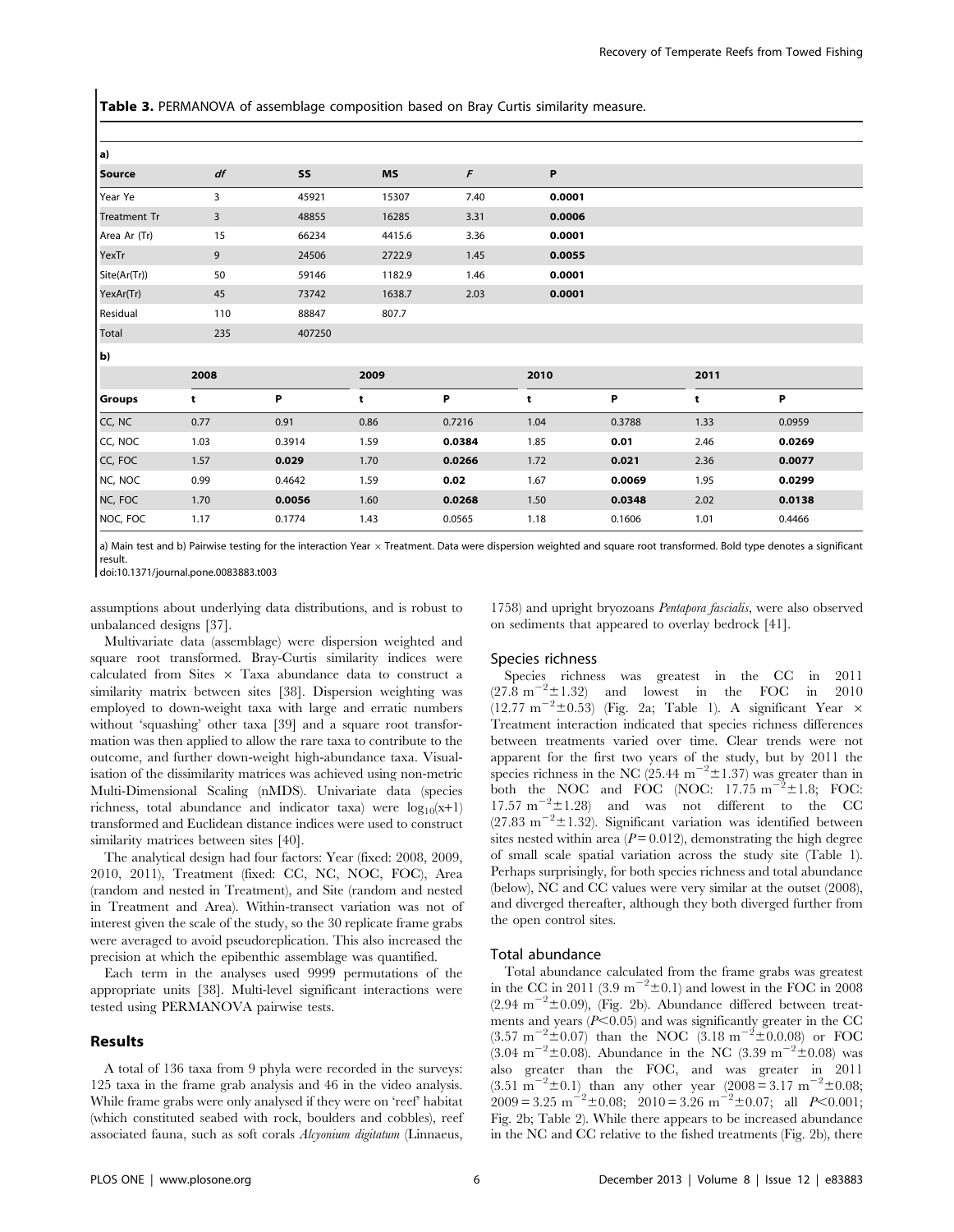

Figure 4. Relative abundance of sessile indicator species (mean  $m^{-2} \pm SE$ ) per treatment (CC = closed control (black triangle), NC = new closure (grey triangle), NOC = near open control (white circle), FOC = far open control (white square), per year (2008, 2009, 2010, 2011) identified through frame grabs. doi:10.1371/journal.pone.0083883.g004

was no Year  $\times$  Treatment interaction and so differences were not yet a significant indication of recovery as defined.

# Assemblage composition

Assemblage composition was significantly different for every factor tested (Table 3a). Pairwise tests for Year  $\times$  Treatment interaction showed significant differences for all years between the NC and FOC and the CC and FOC (all  $P<0.01$ , Table 3b). In 2008, the assemblages in the NC and NOC and CC were not different but became significantly different between protected and fished treatments by 2009. These differences remained consistent into 2010 and 2011. However, the nMDS (Fig. 3) showed that the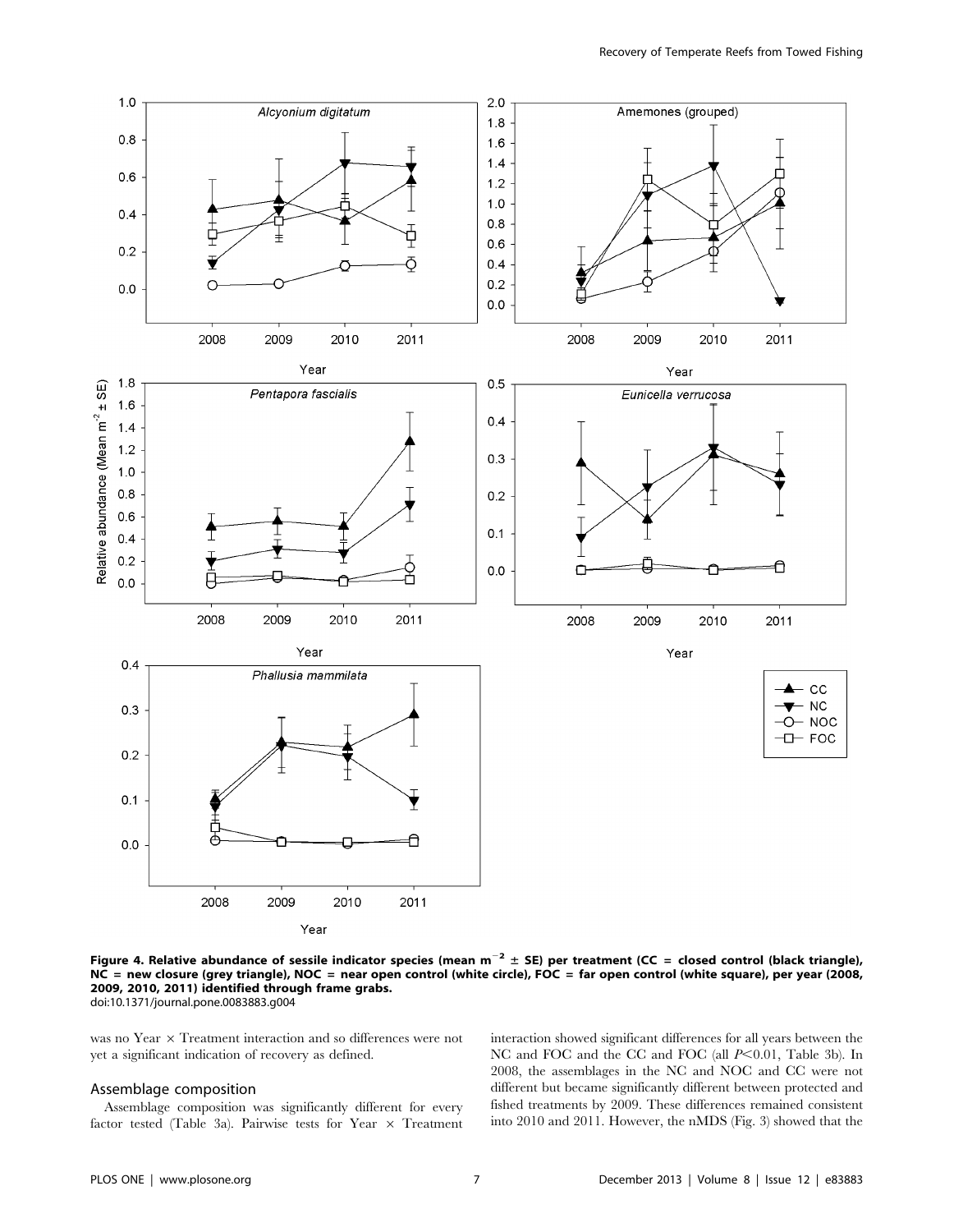Table 4. Summary of recovery status with evidence from pairwise statistical tests (in supporting information).

| <b>Response metric</b>       | Data Type     | Recovery  | <b>Positive response</b> |  |
|------------------------------|---------------|-----------|--------------------------|--|
| Species richness             | <b>Frames</b> | Yes       | Yes                      |  |
| Total Abundance              | <b>Frames</b> | No        | Yes                      |  |
| Assemblage composition       | <b>Frames</b> | <b>No</b> | Yes                      |  |
| Sessile indicator taxa       |               |           |                          |  |
| Branching sponges            | Video         | <b>No</b> | <b>No</b>                |  |
| Phallusia mammillata         | Video         | Yes       | Yes                      |  |
| Alcyonium digitatum          | Video         | <b>No</b> | Yes                      |  |
| Eunicella verrucosa          | Video         | No        | Yes                      |  |
| Chaetopterus<br>variopedatus | <b>Frames</b> | <b>No</b> | <b>No</b>                |  |
| Hydroids (grouped)           | <b>Frames</b> | No        | Yes                      |  |
| Cellepora pumicosa           | <b>Frames</b> | <b>No</b> | <b>No</b>                |  |
| Pentapora fascialis          | <b>Frames</b> | Yes       | Yes                      |  |
| Anemones (grouped)           | <b>Frames</b> | <b>No</b> | <b>No</b>                |  |
| Mobile indicator taxa        |               |           |                          |  |
| Asterias rubens              | Video         | <b>No</b> | <b>No</b>                |  |
| Necora puber                 | Video         | No        | Yes                      |  |
| Cancer pagurus               | Video         | <b>No</b> | <b>No</b>                |  |
| Pecten maximus               | Video         | Yes       | Yes                      |  |

Data Type refers to data quantified from the 30-frame subsample (Frames) or counts over the entire video transect (Video). Recovery is used in the narrow sense where NC increases relative to NOC & FOC, and approaches CC. Positive response indicates that NC increases relative to NOC & FOC, but does not necessarily converge with CC, in that CC may also increase, or show wide variability.

doi:10.1371/journal.pone.0083883.t004

while assemblage composition in the NCs continued to diverge from the open controls and shift toward the CCs, the CCs themselves diverged even further from the open controls, with the result that the NCs also became less similar to the CCs over time (Fig. 3).

### Indicator taxa

Sessile indicator taxa. Despite marked spatial variation across the bay, there was clear evidence of recovery for two of the nine sessile indicator taxa (P. fascialis and Phallusia mammillata (Cuvier, 1815), (Fig. 4, Table 4), and evidence of a positive response in a further three taxa (A. digitatum, E. verrucosa amd Grouped Hydroids; Figs. 4 and 5, Table 4). The spatial variation detected within treatment for the random area and site factors will not be further interpreted as hypotheses were specific to relative change in treatment over time. Overall A. digitatum dead man's fingers and Grouped Anemones were significantly more abundant in 2011 than 2008, but there was substantial spatial variation unrelated to treatment (Fig.4, Tables S1 and S2). Signs of recovery for P. fascialis ross coral were indicated by a significant Year  $\times$ Treatment interaction  $(P<0.05)$  (Fig. 4; Table S3), and over time, abundance increased in both protected treatments. By 2011, there was a greater abundance in the CC than in the NC and similarly more in the NC than the fished treatments (Table S3).

Substantial spatial variation was detected for the abundance of E. verrucosa pink sea fan. The trend shows a marked increase in E. verrucosa in the non-fished treatments compared to those that continued to be fished between 2010 and 2011 (Fig. 4) but there

was no Year  $\times$  Treatment interaction to determine a formal recovery trend as defined (Table S4).

While the null hypothesis of no recovery cannot be rejected, there was a strong signal  $(P=0.53;$  Table S5) and trend (Fig. 4) that populations of P. mammillata which were distributed evenly across treatments in 2008 in the bay were increasing in the NC and CC relative to fished controls.

The abundance of *C. pumicosa*, a small, relatively tough bryozoan, differed significantly with Treatment and Area nested within Treatment  $(P< 0.05$ : Table S6), which could be attributed to spatial differences rather than those associated with the closure (Fig. 5). The overall trend suggests that C. pumicosa is increasing in the protected treatments relative to the controls, but there is substantial variability in this population.

A Year  $\times$  Treatment interaction of the abundance of Chaetopterus variopedatus (Renier, 1804) parchment worm indicated a difference between treatments over time (Fig. 5; Table S7). By 2011 the abundance of the polychaete was significantly greater in the NC than the NOC sites  $(P<0.05)$ . Generally, however, the pairwise tests did not show a clear recovery trend.

There were significantly more Grouped Hydroids in 2011 than in 2008 ( $P = 0.0006$ ) but treatment differences did not vary over time (Table S8). The graph shows an increasing abundance of Hydroids in the protected treatments but there was great spatial variation, which makes any recovery trends difficult to detect at present (Fig. 5).

The abundance of Branching Sponges varied over years and treatment (Fig. 5; Table S9) and appeared to show relative positive change in the CC compared to all other treatments, but there was no Year  $\times$  Treatment interaction.

Mobile indicator taxa. Significant evidence of recovery was apparent for one of the four mobile indicator taxa  $(P.$  maximus; Fig. 6, Table 4), and evidence of a positive response for another two (A. rubens and Necora puber) (Fig. 6, Table 4). The great scallop P. maximus, one of the main commercial target species in Lyme Bay, was observed in similar abundances across the treatments at the time of the baseline survey in 2008. By 2010, however, there were more *P. maximus* in the NC than in both of the open controls NOCs and FOCs (Ye  $\times$  Tr interaction P<0.05, followed by pairwise tests; Fig. 6; Table S10).

There were significantly more velvet swimming crabs  $N$ . puber in 2011 than in 2008 ( $P = 0.0175$ ), and evidence of an increasing trend in closed areas, but there was great spatial variation (Fig. 6; Table S11).

The abundance of the common sea star A. rubens was found to differ significantly between Area nested within Treatment  $(P=0.0001)$ , but no treatment or year effects were found (Fig. 6; Table S12).

A significant treatment effect was found for the edible crab Cancer pagurus ( $P<0.05$ ) whose abundance was found to differ significantly, with more crabs in the NOC than the FOC sites  $(P<0.05)$  (Fig. 6; Table S13).

# **Discussion**

In 2008, when the MPA in Lyme Bay was designated and the first survey was undertaken, boulders and cobbles inside the newly closed areas had limited sessile life growing on them. This was most likely a result of the scraping action of destructive fishing gear that overturns boulders thereby crushing or removing the attached sessile, slow growing organisms. Three years later, there were significant relative changes indicating some recovery of the epibenthic fauna.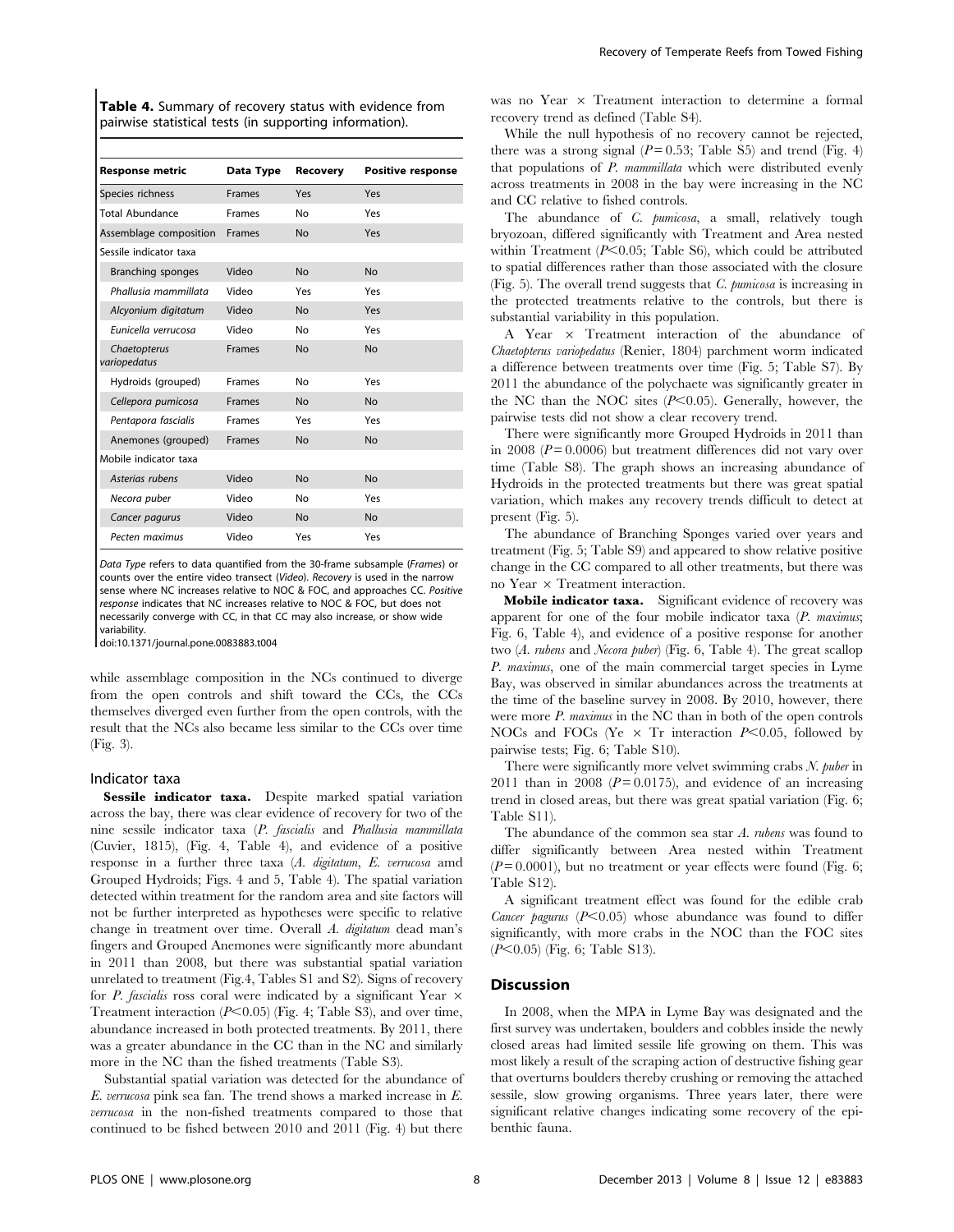

Figure 5. Relative abundance of sessile indicator species (mean  $m^{-2} \pm$  SE) per treatment (CC = closed control, NC = new closure, NOC = near open control, FOC = far open control), per year (2008, 2009, 2010, 2011) identified through video transects. doi:10.1371/journal.pone.0083883.g005

Our definition for ''recovery'' required sites within the new closure (NC) to become more similar to those within the closed controls (CC) and less similar those that remained open to towed demersal fishing (NOC, FOC). We also considered a less stringent test, in the context of possible buffering of the CC sites by the NC which now surrounds them, characterized as a ''positive response'' where both the CC and the NC sites increase (or change, in the case of assemblage composition) relative to controls. Changes in the metrics measured in each treatment were used to determine whether this hypothesis could be accepted. These showed that species richness in the NC became significantly greater within 3 years of protection than that in the NOC and FOC; the abundance of fauna increased over the 3 years, but did not change significantly within the NC compared to the NOC and FOC; and the species assemblage in the NC became less similar to the fished treatments, but also less similar over time to the CCs.

Taken broadly, we conclude that positive changes were occurring within the NC, and that CC sites were also changing, perhaps benefitting from the buffering effect of the NC and the added protection offered by the SI rather than the previous voluntary agreements [42,43]. This meets our definition of positive response but not recovery at this time. It is expected that the assemblage structure in the CC and the NC will eventually

converge and remain dissimilar to the NOC and FOC allowing the formal recovery hypothesis to be accepted. Determining how long this will take is very important for marine ecosystem management. Evidence suggests decadal timespans may be required [44].

Within the first three years of the MPA three out of the 13 indicator species (Pentapora fascialis, Phallusia mammilata and Pecten maximus) showed recovery in the new closure. This is particularly of note for P. fascialis, a species that was previously known to be impacted by scallop dredging [20], with apparent low recoverability, as it is a functionally important bioconstructor which plays a key role in the formation of biogenic reef [45,46]. Such species are known to improve survivorship of taxa such as juvenile fish through the provision of a structurally complex habitat [47], so its increased abundance is particularly encouraging for the recovery of closed sites. By 2011, P. fascialis presence will therefore help to create important fishery nursery areas and feeding grounds [26,47–49].

A further five taxa showed a positive response: Grouped Hydroids, Alcyonium digitatum, Eunicella verrucosa, Asterias rubens (Linnaeus, 1758) and Necora puber (Linnaeus, 1767). There was considerable variation across the study area, but with time the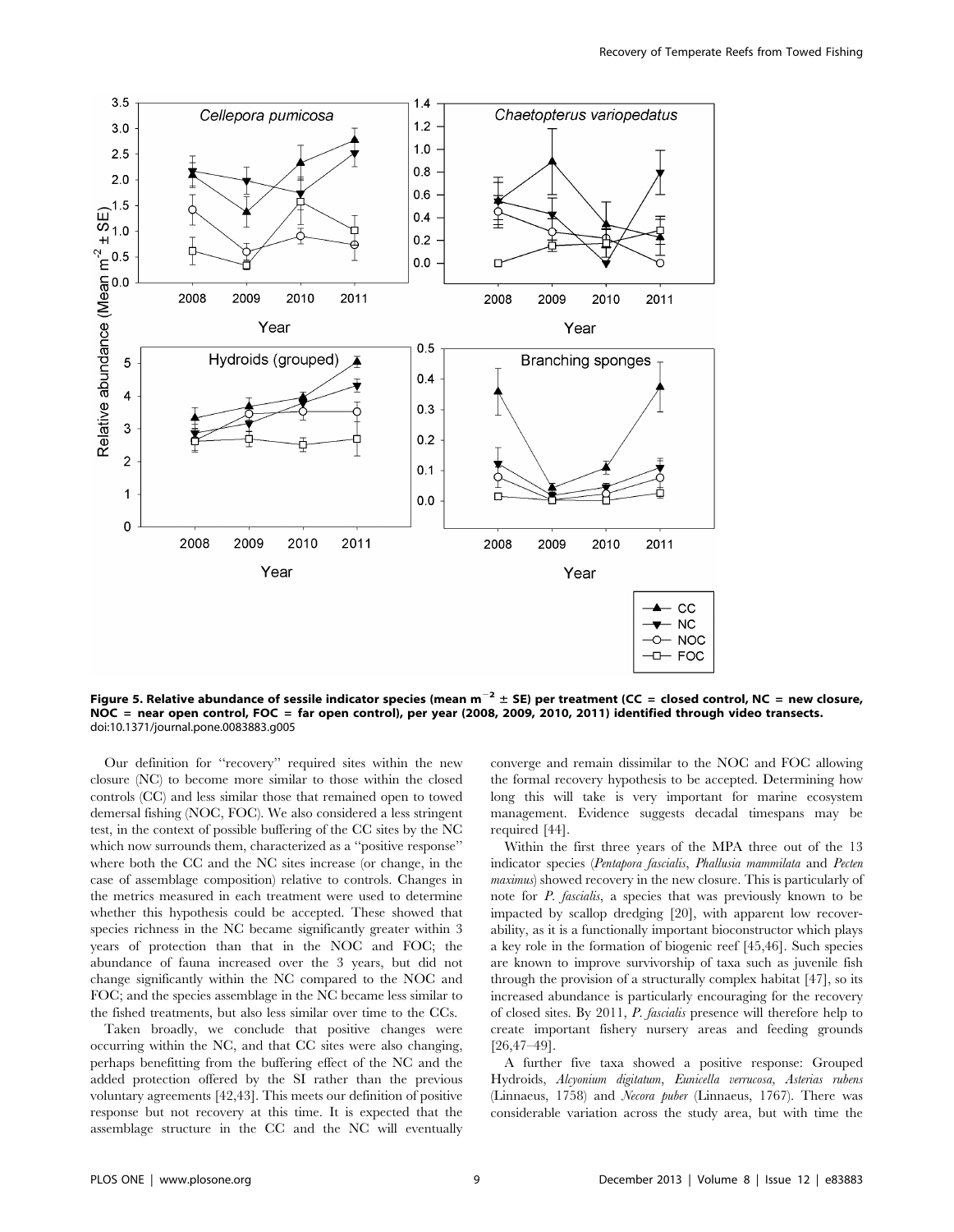

Figure 6. Relative abundance (mean m<sup>-2</sup> ± SE) of mobile indicator species per treatment (CC = closed control, NC = new closure, NOC = near open control, FOC = far open control), per year (2008, 2009, 2010, 2011). doi:10.1371/journal.pone.0083883.g006

early trends apparent for these or other taxa may consolidate the recovery picture.

The enhanced structural complexity of biogenic reefs, including hydroids, bryozoans and seafans, slows water movement and helps stabilise sediments [47]. Increased structural complexity supports both greater productivity and biodiversity by increasing the surface area and the range of habitat types available for settlement [47]. In turn, as assemblage diversity increases so does resilience to future impacts (including climate change) because of redundancy in trophic structure. More productive assemblages capture and recycle water column nutrients through filter feeding [50], and produce planktonic larvae that supports higher trophic levels. This bentho-pelagic coupling through a range of trophic links provides prey for birds [51], and commercially important fishes such as cod (Gadus morhua) [52].

It is important to note that the main target species of the excluded fishery, the commercially valuable great scallop P. maximus (DEFRA, 2012) was also found to be in a state of recovery inside the MPA despite a previous study concluding that scallops were not affected by bottom fishing in Lyme Bay [20]. Survey work by Hinz et al [20], which took place a year before the statutory instrument was introduced found no difference of P. maximus abundance between fished and non-fished treatments. The present study also found no difference in P. maximus abundance between all four treatments in 2008, but by 2011 abundance was significantly greater in the new closure than all other treatments. This suggests that  $P$ . maximus was impacted across the bay before the statutory instrument was in place but Hinz et al [20] were unable to detect this due to a lack of suitable controls. A similar study [53], assessing the north-east American Placopecten magellanicus population, identified a greater abundance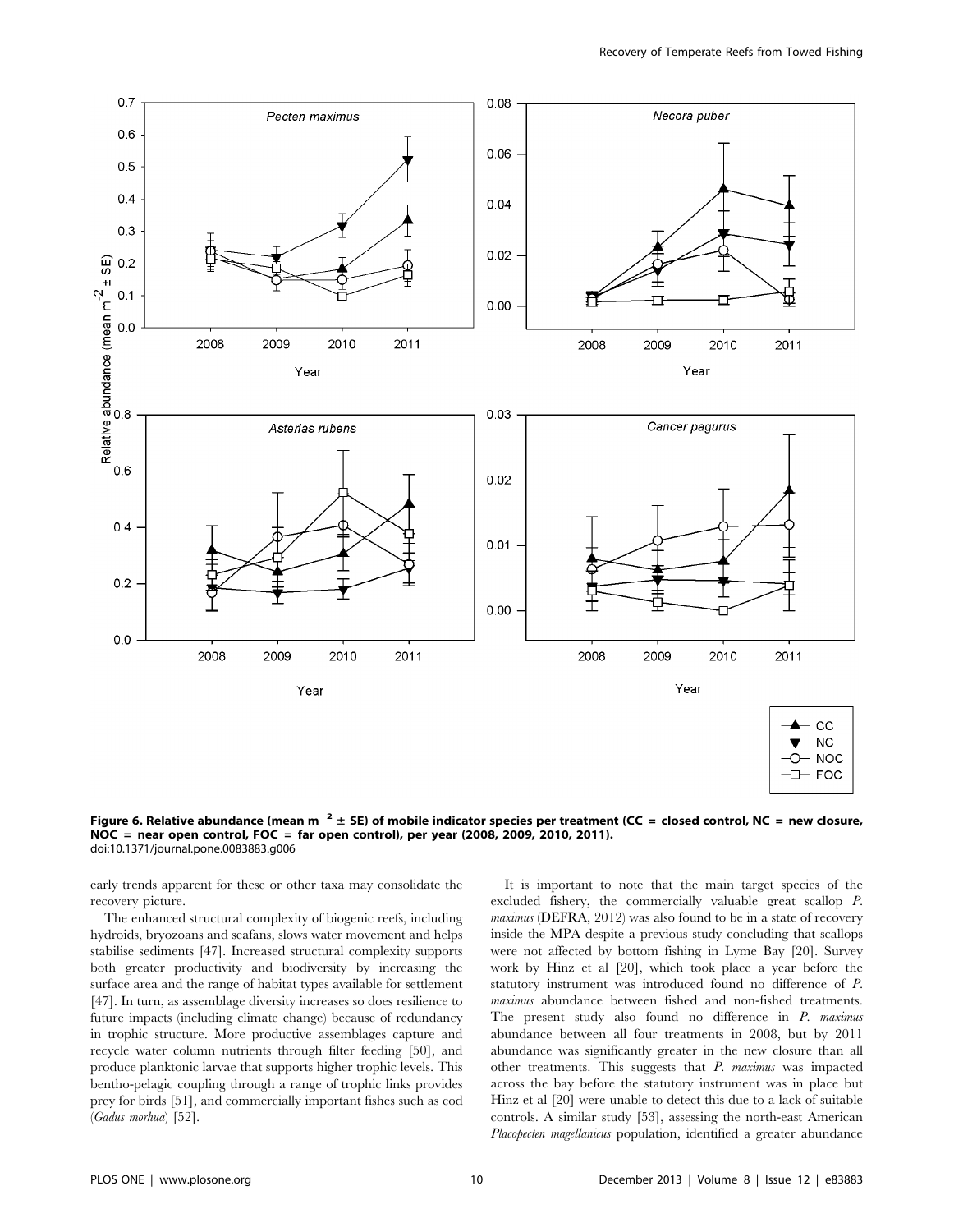of scallops within areas closed to mobile fishing gear. It would be expected that, with time, the protection of the SI will, in the long term, increase the survival of P. maximus, leading to a more stable and fecund population as large individuals become more abundant [19,54]. This could result in spillover of individuals from the SI into the fished areas, benefitting the scallop dredge fishery in the bay. Variable results for the abundance of the edible crab Cancer pagurus (Linnaeus, 1758) suggest early evidence of spillover as abundance in the NOC increased in 2010 and was greater than in the closed treatments where intensive potting continued. This was also in stark contrast to abundances within the FOC, suggesting that crabs could be moving out to habitats close to the edge of the SI from within the MPA.

In summary, the results after three years of protection are broadly consistent with the international experience. A range of MPA-related studies have reported detectable trends towards recovery within the space of a few years e.g. [54–56], but in many cases more complete recovery occurs at decadal time-scales e.g. [44]. It is, therefore, critical that the closure remains in place while the long term study continues, to determine the time spans of recovery for benthic assemblages.

# Supporting Information

Table S1 PERMANOVA of Alcyonium digitatum abundance based on Bray Curtis similarity measure and b) Pairwise testing for the interaction Ye. Data were dispersion weighted and square root transformed. Bold type denotes a significant result.

(DOCX)

Table S2 PERMANOVA of anemone abundance based on Bray Curtis similarity measure and b) Pairwise testing for the interaction Ye. Data were dispersion weighted and square root transformed. Bold type denotes a significant result.

(DOCX)

Table S3 PERMANOVA of Pentapora fascialis abundance based on Bray Curtis similarity measure and b) Pairwise testing for the interaction YexTr. Data were dispersion weighted and square root transformed. Bold type denotes a significant result.

(DOCX)

Table S4 PERMANOVA of Eunicella verrucosa abundance based on Bray Curtis similarity measure. Data were dispersion weighted and square root transformed. Bold type denotes a significant result. (DOCX)

Table S5 PERMANOVA of Phallusia mammillata abundance based on Bray Curtis similarity measure. Data were dispersion weighted and square root transformed. Bold type denotes a significant result.

(DOCX)

Table S6 PERMANOVA of Cellepora pumicosa abundance based on Bray Curtis similarity measure. Data were dispersion weighted and square root transformed. Bold type denotes a significant result. (DOCX)

#### References

Recovery of Temperate Reefs from Towed Fishing

Table S7 PERMANOVA of Chaetopterus variopedatus abundance based on Bray Curtis similarity measure and b) Pairwise testing for the interaction YexTr. Data were dispersion weighted and square root transformed. Bold type denotes a significant result.

(DOCX)

Table S8 PERMANOVA of hydroid abundance based on Bray Curtis similarity measure and b) Pairwise testing for the interactions Tr and Ye. Data were dispersion weighted and square root transformed. Bold type denotes a significant result.

(DOCX)

Table S9 PERMANOVA of branching sponge abundance based on Bray Curtis similarity measure and b) Pairwise testing for the interaction YexTr. Data were dispersion weighted and square root transformed. Bold type denotes a significant result.

(DOCX)

Table S10 PERMANOVA of Pecten maximus abundance based on Bray Curtis similarity measure and b) Pairwise testing for the interaction YexTr. Data were dispersion weighted and square root transformed. Bold type denotes a significant result. (DOCX)

Table S11 PERMANOVA of Necora puber abundance based on Bray Curtis similarity measure and b) Pairwise testing for the interaction Ye. Data were dispersion weighted and square root transformed. Bold type denotes a significant result. (DOCX)

Table S12 PERMANOVA of Asterias rubens abundance based on Bray Curtis similarity measure. Data were dispersion weighted and square root transformed. Bold type denotes a significant result.

(DOCX)

Table S13 PERMANOVA of Cancer pagurus abundance based on Bray Curtis similarity measure and b) Pairwise testing for the interaction Tr. Data were dispersion weighted and square root transformed. Bold type denotes a significant result. (DOCX)

#### Acknowledgments

We are grateful to everyone that helped in the field including Kilian Stehfest, Adam Rees, Sean Lindsay-Leake and our video analysts. We are sincerely thankful to our skipper John Walker who is responsible for the success of the flying array. We are also grateful for the technical support from John Hawker at Cybertronix and Brian Hector at Bowtech. We thank DWT and IFCA for provision of data on habitats and fishing effort.

## Author Contributions

Conceived and designed the experiments: EVS TFS MJA. Performed the experiments: EVS SCG SLC. Analyzed the data: EVS. Wrote the paper: EVS TFS SCG SLC MJA.

- 1. Roberts CM, Hawkins JP, Gell FR (2005) The role of marine reserves in achieving sustainable fisheries. Philosophical Transactions of the Royal Society B - Biological Sciences 360: 123–132.
- 2. Botsford LW, Castilla JC, Peterson CH (1997) The management of fisheries and marine ecosystems. Science 277: 509–515.